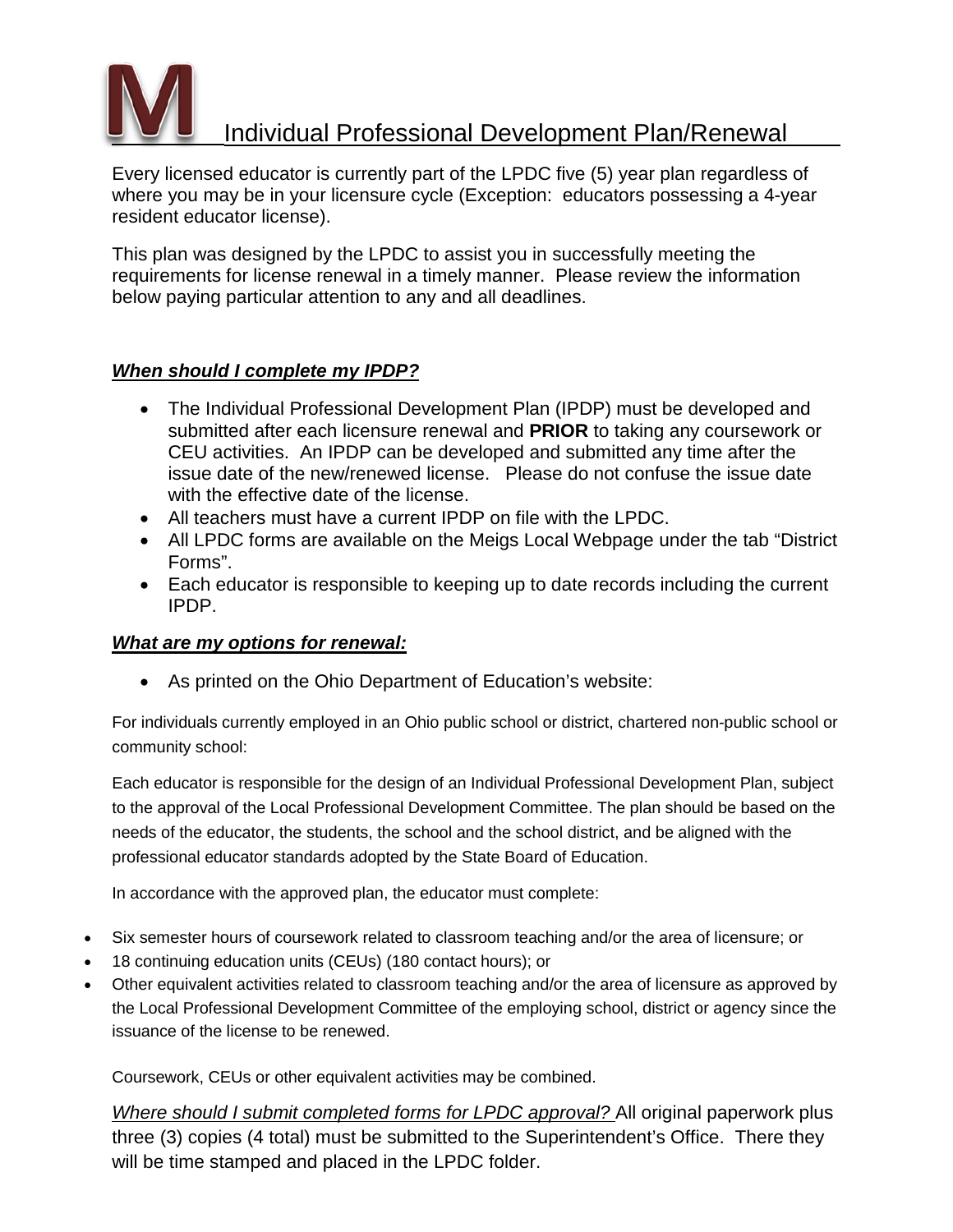1. Complete LPDC requirements listed on previous page.

## 2. Apply Online:

Using the My Educator Profile tool, educators can update their demographic data and pay licensure fees online using a credit card.

Each educator will need the Meigs Local IRN# to continue processing the online application:

013893

- 3. Submit two (2) original transcripts (for renewal coursework only)
- 4. FBI/BCI fingerprints in accordance with ODE requirements.

## What's next?

- Once you have received your new license, remember to develop and submit a new IPDP with the LPDC.
- After IPDP approval, any coursework taken after the issue date of your new license will be credited toward your next renewal

## *How do I get tuition reimbursement?*

- check the appropriate box on the coursework renewal form *For Reimbursement*
- All coursework approved shall be reimbursed in September.
- Proof of payment and grade report must be submitted by August  $30<sup>th</sup>$ .
- Payment shall be for courses completed between July 1<sup>st</sup> and June  $30<sup>th</sup>$  of the preceding year.
- The amount of reimbursement will be determined by dividing the allocated \$12,500 by the number of credit hours for which reimbursement has been applied by bargaining unit members. (per negotiated agreement)

## *Helpful Hints:*

- Keep a personal record of all work submitted to LPDC.
- Application for renewal can be made after January 1st of the year the license expires.
- It is suggested that all requirements and renewal applications be submitted by June 1st. This will help to assure that you will receive your new license from ODE by the first day of school.